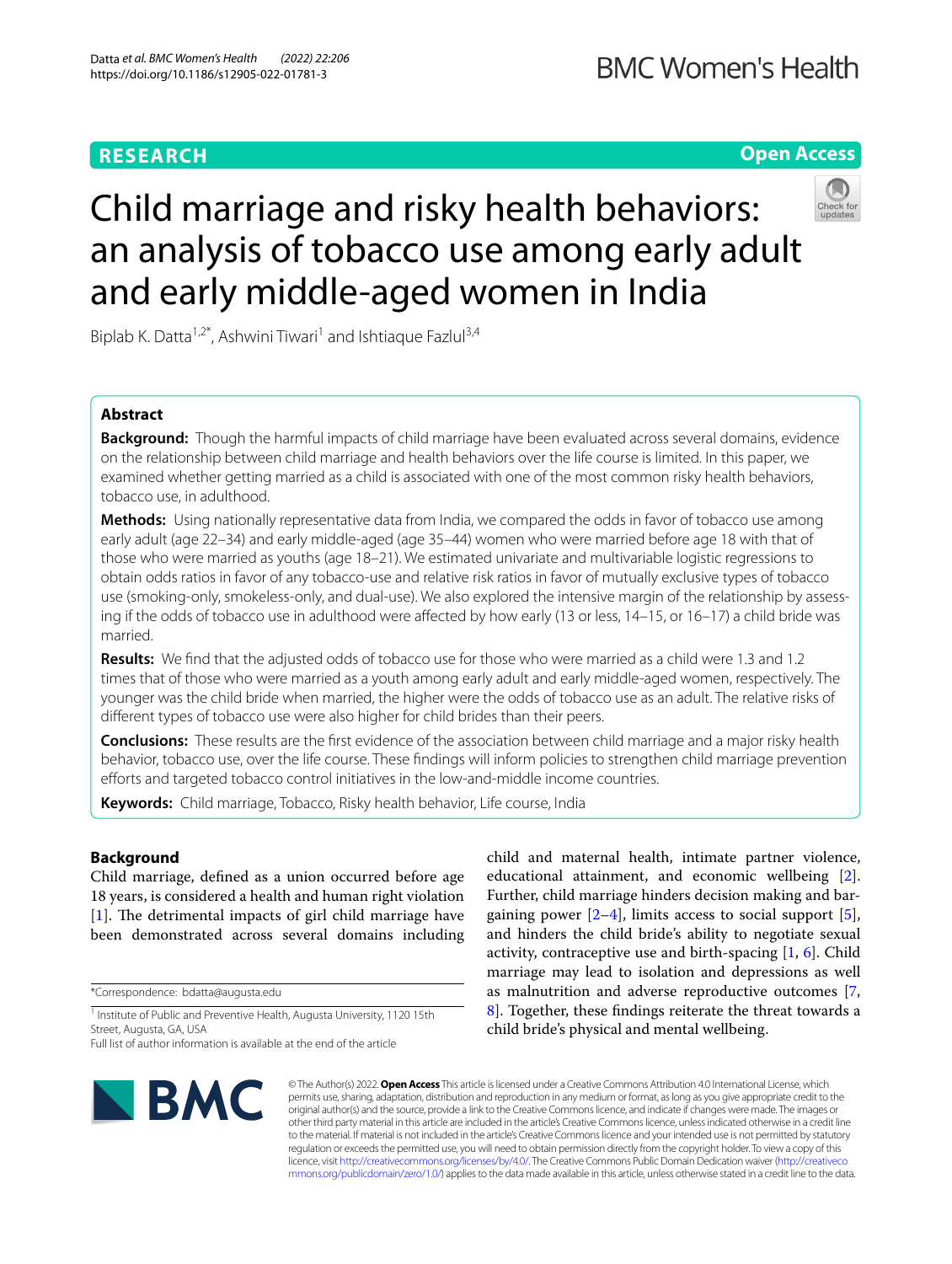While child marriage is not readily described as an adverse childhood experience (ACE) in the literature to date, it is a recognized form of violence against children and adolescents [\[9](#page-12-7)]. Like child marriage, ACE entails exposures to psychological, physical, and sexual forms of abuse as well as household dysfunction including domestic violence [[10\]](#page-12-8). As such, it is plausible that child marriage, as a chronic and potentially traumatic exposure, may lead to behavioral problems in adulthood as seen with the ACEs. For example, a well-established body of literature highlights associations between the ACEs and risky health behaviors in adulthood such as sexual risk taking, obesity, and excessive alcohol use [\[10–](#page-12-8)[12\]](#page-13-0). However, not many studies explore the relationship between child marriage and such outcomes over the life course. A couple of recent studies fnd that child marriage increases the risk of chronic conditions among women at youth and middle age [\[13,](#page-13-1) [14](#page-13-2)].

In low-and-middle income countries (LMICs), where child marriage is most prevalent, other ACE-associated health behaviors, such as tobacco use, are a rising concern. Almost 80% of the 1.3 billion tobacco users in the world live in the LMICs, which bear a disproportionately high burden of tobacco related illness and death [[15\]](#page-13-3). India, for example, a lower-middle income country, accounts for 9% of the world's tobacco users with more than 115 million adults consuming some kind (smoking, smokeless, or both) of tobacco products [[16\]](#page-13-4). Tobaccouse in India takes a toll of more than 1 million tobaccorelated deaths annually [[17](#page-13-5)], along with an estimated annual economic cost of approximately 1% of the GDP [[18\]](#page-13-6). While childhood adversity such as physical, verbal, and sexual abuse are associated with tobacco use behaviors [[12,](#page-13-0) [19](#page-13-7)], evidence on the relationship of child marriage with tobacco use is limited in existing literature.

Many social-structural and psychosocial factors including gender roles and responsibilities, low socioeconomic status, early motherhood as well as sexual abuse and interpersonal violence infuence tobacco use in women [[20,](#page-13-8) [21](#page-13-9)]. Tobacco-use is also regraded as a tool of socialization and facilitator of social relationship among women [[22\]](#page-13-10). Further, tobacco-use initiation can be influenced by family members' tobacco consumption and misconceptions about its health impacts [[22\]](#page-13-10). Tobacco-use can also be impacted by spousal tobacco-use behavior [\[23\]](#page-13-11) and early sexual initiation [[24\]](#page-13-12). Many of these factors are pertinent to child brides, who lack voice and agency within the household and are forced to perform adult roles before reaching adulthood. Furthermore, child brides suffer from stress and anxiety [[25](#page-13-13)], which can promote tobacco use in women [\[26\]](#page-13-14). All this evidence indicates a likely relationship between child marriage and tobacco use.

The goal of this study is to examine the association between tobacco consumption and child marriage in India, one of the most populous countries and home of the highest number of child brides worldwide [\[9](#page-12-7)]. Specifically, we investigated whether getting married as a child is associated with female tobacco use in early adulthood and early middle-age, defned as ages 22 to 34 and 35 to 44, respectively  $[27]$  $[27]$  $[27]$ . The analyses serve as an assessment of the relationship between girl child marriage and health-harming behaviors over the life course and provide evidence on how adverse circumstances analogous to ACEs are related to risky health behaviors in the developing country context. The findings, therefore, inform policies to strengthen child marriage prevention eforts and tobacco control initiatives in the LMICs.

#### **Methods**

#### **Data**

We used data from the India National Family Health Survey (NFHS) 2015-16. The NFHS is a nationally representative survey that collects sociodemographic and anthropometric information of women aged 15 to 49 years covering urban and rural areas across all states and union territories of India [\[28](#page-13-16)]. For our analysis, we obtained information of 309,953 women aged 22 to 44 years, who were married by age 21. We confned the sample to those who were married by age 21 for two reasons—frst, since our study population is of age 22 to 44, confning marriage age prior to age 22 ensures uniformity of the study sample; and second, those who were married during youth or late adolescence (between age 18 to 21 years) were more comparable to those who were married as child (before age 18 years). Our results, however, were not dependent on this restriction and the results hold when no marital age restrictions were imposed. Among the study participants, 61.5% were in their early adulthood and 38.5% were in early middle age. Figure [1](#page-2-0) presents the flow diagram of study participants.

#### **Measures**

The NFHS reports respondent's age at first marriage, from which we identifed women who were married as child (by age  $17$ ) and as youth (between age  $18$  to  $21$ ). The NFHS also provides information on self-reported consumption of smoking tobacco products such as cigarette, bidi, cigar, pipe, hookah; and smokeless tobacco products such as paan masala or gutkha with tobacco, khaini, paan with tobacco, chewing tobacco, snuff, and other tobacco products. Respondents were asked whether they currently (at the time of the survey) smoke or use tobacco in any other form. Respondents answering this question in the affirmative were recorded as tobacco users.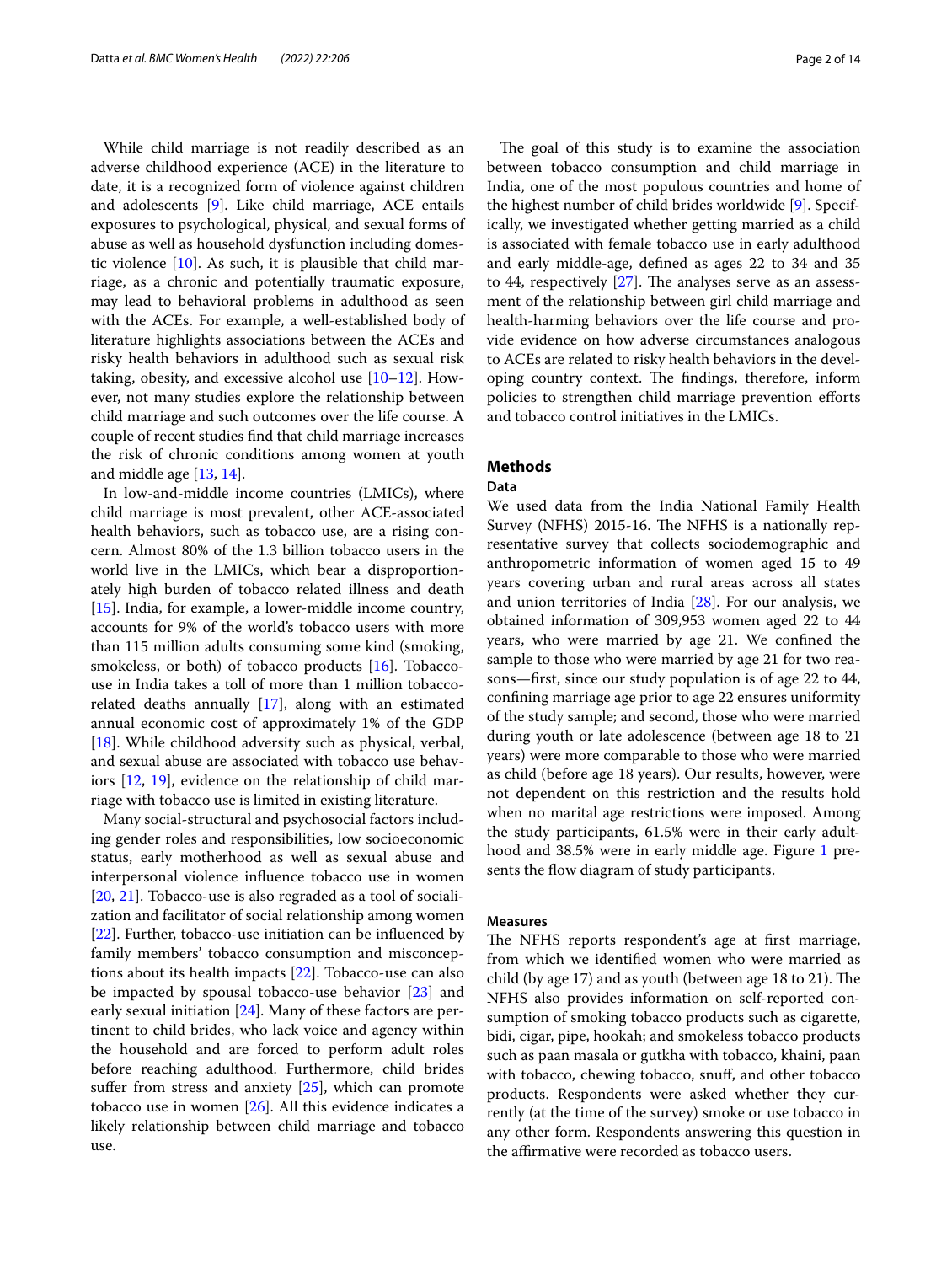

#### <span id="page-2-0"></span>**Statistical analysis**

We frst compared the tobacco-use prevalence of women at early adulthood and early middle age by child marriage and by age at frst marriage as follows: 13 or less, 14 to 15, 16 to 17, and 18 to 21. Next, we estimated univariate and multivariable binomial logistic regressions to obtain unadjusted and adjusted odds ratios in favor of tobacco use. Our dependent variable is a binary variable indicating whether the respondent consumes any tobacco products (smoking, smokeless, or both) or not. Our main explanatory variable is another binary variable indicating whether the respondent was married as a child or as a youth—taking the value 1 if married by age 17, and 0 if married between age 18 to 21.

In the multivariable specifcation, we controlled for a rich set of covariates including respondent's age (as continuous variable); educational attainment—no education (reference category), primary, secondary, and higher; household size—3 or less (reference category), 4 to 5, 6 to 8, and 9 or more; household wealth index quintiles poorest (reference category), poorer, middle, richer, and richest; religion—Hindu (reference category), Muslim, Christian, Sikh, Buddhist, and other; caste – not socially or economically backward class (reference category), scheduled caste, scheduled tribe, and other backward class; urban or rural residence; and state fxed efects. This set of covariates is common in both child marriage [[29,](#page-13-17) [30](#page-13-18)] and tobacco use [\[31](#page-13-19), [32\]](#page-13-20) literature.

We then examined how child marriage is associated with mutually exclusive tobacco-use types—smoking

only, smokeless only, and dual-use (both smoking and smokeless) for the early adult and early middle-age groups. We estimated a multinomial logistic regression model to obtain relative risk ratios (RRR) in favor of types of tobacco use compared to the base outcome of "no tobacco use". Like the binomial logistic model, we estimated the multinomial model with and without other control variables.

Next, to evaluate if child marriage at a younger age has a diferent relationship with tobacco consumption compared to child marriage at an older age, we estimated another binomial logistic model examining the odds in favor of tobacco use for child marriage at diferent ages—13 or less, 14 to 15, and 16 to 17. We regressed the tobacco-use indicator variable on a set of binary variables indicating each of the three child marriage age categories. Age at youth (18 to 21) serves as the reference category under this specifcation. We estimated the model with and without other covariates of the previous models. Next, to check the robustness of our results, we estimated the original bivariate and multivariate specifcations for four sub-groups of women by wealth and geographic location—urban poor, urban non-poor, rural poor, and rural non-poor; and two additional sub-groups of women by educational attainment—low (primary or no education) and high (secondary or higher). Poor is defned as being at the bottom-two quintiles of the household wealth index distribution. Since there exist a sub-national heterogeneity in child marriage prevalence in India [\[33\]](#page-13-21), for further robustness check, we estimated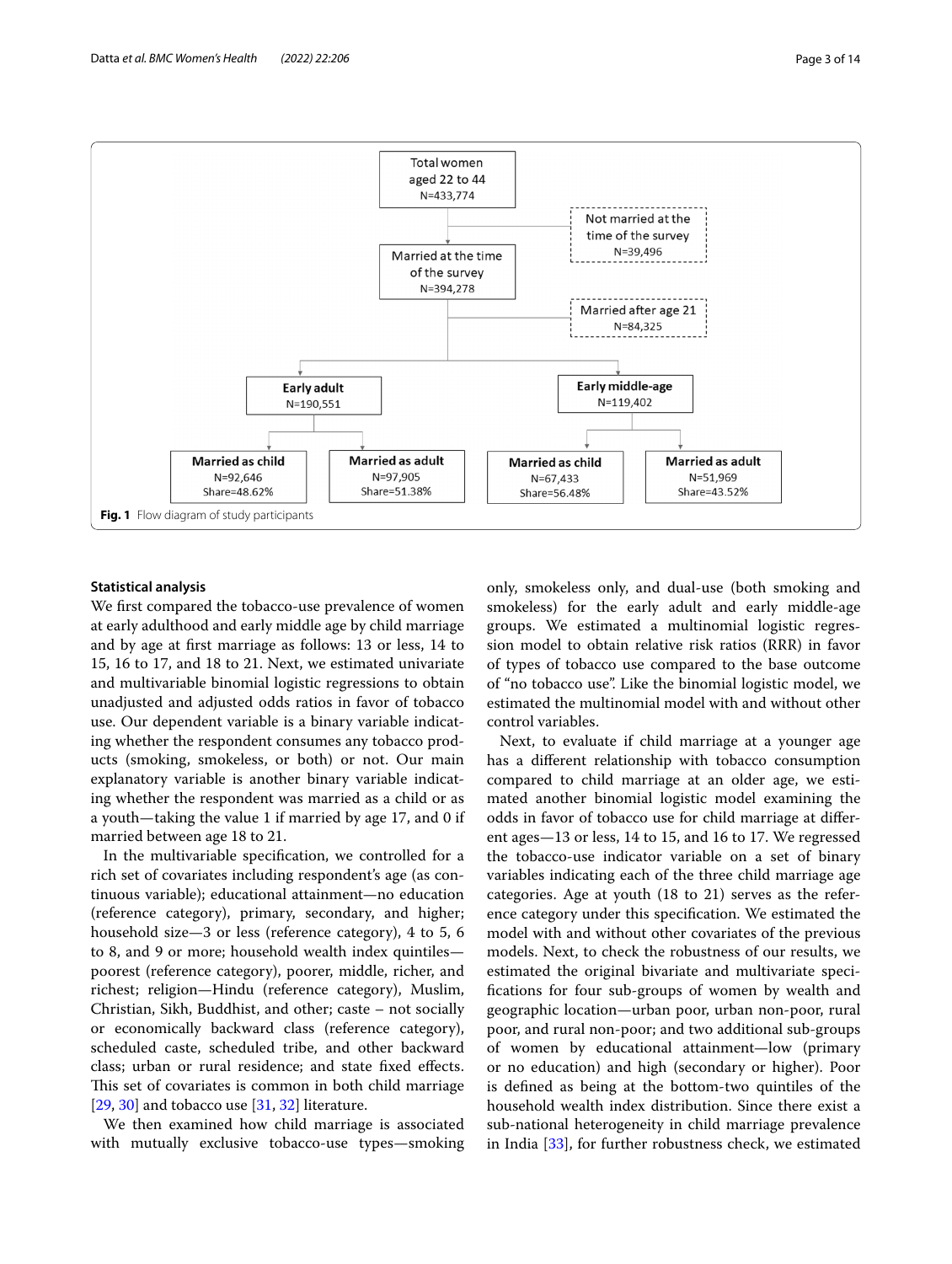#### **Results**

In our sample, around 50% of the women at early adulthood and nearly 60% of the women at early middle-age were married as children (before age [1](#page-4-0)8). Table 1 presents the background characteristics of respondents in both age groups (early adult and early middle-aged) by child marriage. Across both groups, those who were married as a child were more likely to have lower educational attainment. Prevalence of child marriage was higher in rural areas and lower among those who belonged to wealthier households.

Tobacco use prevalence was respectively 6% and 11% among early adult and early middle-aged women (Fig. [2](#page-5-0)). Around 80% of the tobacco users consumed smokeless tobacco only and nearly 2% consumed both smokingand smokeless-tobacco products. For both early adult and early middle-aged groups, tobacco use prevalence was around 3%-points higher among those who were married before age 18 than their peers married as youth  $(18 \text{ to } 21)$ . The difference in tobacco-use prevalence were observed at every age level (Fig.  $3$ ). The differences were also observed across household wealth levels in both urban and rural areas (see Additional fle [1](#page-12-9): Appendix). The differences were statistically significant ( $p < 0.10$ ) for all age and household wealth index categories except the rural poorest quintile for early middle-age women.

Figure [4](#page-6-1) illustrates the tobacco use prevalence and predictive margins by age at marriage categories for early adult and early middle-aged women. Prevalence for both groups not only varied by child marriage (before 18 years) but also by age at the time of child marriage the lower the marital age, the higher the risk of tobacco use. At early adulthood, prevalence of tobacco use was approximately 9% among those who were married by age 13, while it was approximately 7% among those married during age 16 to 17 years. Similar trends were observed at early middle-age, in which prevalence was around 14% and 12% among those who were married by age 13 and during age 16 to 17, respectively. The predictive margins after controlling for the sociodemographic correlates, however, were relatively smaller than the actual prevalence rates. These prevalence patterns and predictive margins were similar in both urban and rural areas (see Additional fle [1](#page-12-9): Appendix).

Table [2](#page-7-0) presents the odds ratio (OR) and adjusted odds ratio (AOR) in favor of tobacco use for child marriage and other covariates. In the univariate specifcation, the odds of tobacco use for those who were married as a child were 1.8 and 1.4 times that of those who were married as a youth among early adult and early middle-aged women, respectively. After controlling for other covariates in the multivariable specifcation, the AORs were 1.3 and 1.2 for the two groups, respectively. Age was signifcantly associated with tobacco use as the odds of tobacco use increased by 1.1 times for 1 year increase in age. Among other covariates, the odds of tobacco use were higher among women who were Muslim, resided in urban areas, and belonged to scheduled castes or tribes. Conversely the odds of tobacco use were lower among women from wealthier households, and with higher educational attainment.

The relative risk ratios (RRR) and adjusted relative risk ratios (ARRR) in favor of mutually exclusive types of tobacco use for child marriage is presented in Table [3](#page-8-0). Among the early adult women, the relative risk of smoking-, smokeless- and dual-tobacco use for the child brides were respectively 2.0, 1.7 and 1.6 times that of those who were married at or after age 18. Among the early middleaged women, the RRRs were 1.6, 1.3, and 1.5 respectively. The adjusted relative risks were similar though lesser in magnitude and not statistically signifcant for the dualuse outcome.

Following the fndings that child marriage was associated with tobacco consumption in early adulthood and early middle-age, we then assessed the relationship at the intensive margin (i.e., by age when child marriage was occurred). We evaluated whether women who experienced child marriage at an earlier age were more likely to consume tobacco compared to women who experienced child marriage at a later age. We present the ORs and AORs for marital age and other covariates in Table [4](#page-9-0). Among the women married as children, the younger the marital age, the greater was the risk of tobacco use as an adult. Among early adult women, the odds in favor of tobacco use for those who were married by age 13 years were 2.2 times that of those who were married as youth (18 to 21). For those who were married during age 14 to 15 and during age 16 to 17, the odds were respectively 2.0 and 1.5 times that of those who were married during age 18 to 21. After controlling for other covariates, the adjusted odds for those who were married by age 13, during age 14 to 15, and age 16 to 17 were respectively 1.4, 1.3, and 1.2 times that of those who were married during age 18 to 21. This pattern of higher odds of tobacco use for child marriage at a younger age was similarly observed among early middle-aged women. The odds among child marriage age categories (13, age 14 to 15, and age 16 to 17) were respectively 1.5, 1.4, and 1.3 times that of marriage as a youth. The adjusted odds were a bit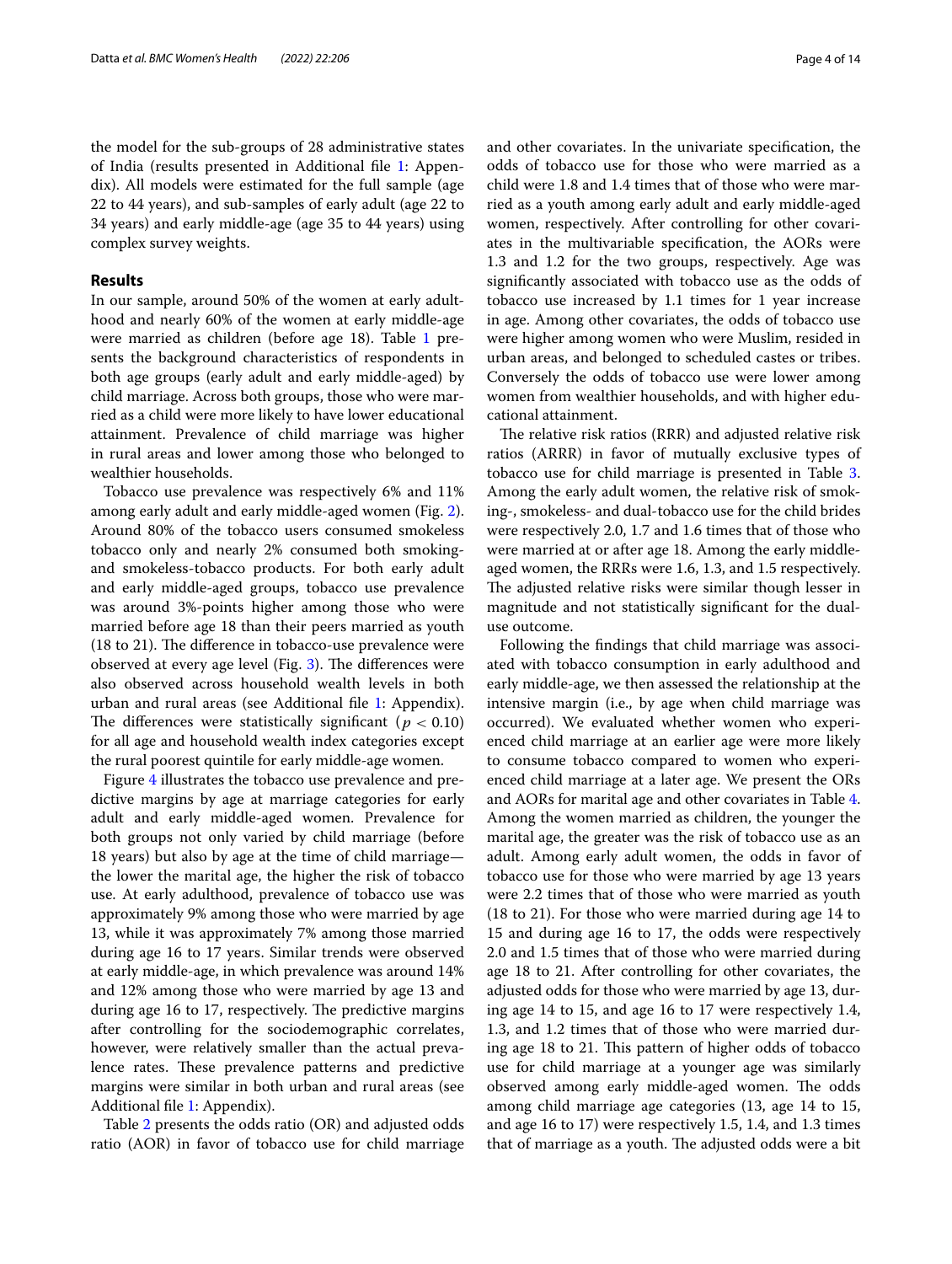# **Early adulthood (22–34) Early middle age (35–44) All (22–44) No child marriage Child marriage No child marriage Child marriage No child marriage Child marriage** *Share (%)* Tobacco use Any tobacco 4.62 7.88 9.42 12.63 6.26 9.89 (4.44, 4.80) (7.62, 8.14) (9.05, 9.79) (12.26, 13.00) (6.08, 6.44) (9.65, 10.13) Smoking only 0.66 1.27 1.64 2.51 1.00 1.8 (0.60, 0.73) (1.17, 1.37) (1.50, 1.78) (2.35, 2.67) (0.93, 1.07) (1.70, 1.89) Smokeless only 3.86 6.46 7.52 9.76 5.11 7.85 (3.70, 4.02) (6.22, 6.69) (7.18, 7.87) (9.43, 10.09) (4.94, 5.28) (7.64, 8.07) Dual use 0.1 0.15 0.26 0.36 0.15 0.24 (0.07, 0.12) (0.13, 0.18) (0.20, 0.31) (0.31, 0.42) (0.13, 0.18) (0.21, 0.27) Education No education 20.57 37.25 36.83 53.22 26.13 44.01 (20.19, 20.95) (36.76, 37.74) (36.18, 37.49) (52.63, 53.81) (25.76, 26.50) (43.60, 44.41) Primary 12.44 19.03 14.24 17.97 13.06 18.58 (12.15, 12.74) (18.64, 19.41) (13.79, 14.70) (17.53, 18.41) (12.80, 13.32) (18.28, 18.88) Secondary 54.32 41.25 41.82 27.37 50.05 35.38 (53.81, 54.82) (40.74, 41.76) (41.12, 42.53) (26.84, 27.91) (49.61, 50.48) (34.99, 35.76) Higher 12.67 2.48 7.1 1.44 10.76 2.04 (12.29, 13.05) (2.26, 2.70) (6.69, 7.50) (1.28, 1.60) (10.46, 11.07) (1.89, 2.18) Household size 3 or less 12.35 9.02 12.9 15 12.54 11.55 (12.00, 12.71) (8.72, 9.32) (12.44, 13.35) (14.58, 15.42) (12.25, 12.83) (11.30, 11.81) 4 to 5 41.26 45.48 51.45 45.51 45.54 44.74 45.51 (40.77, 41.74) (44.99, 45.97) (50.79, 52.11) (44.96, 46.12) (44.34, 45.15) (45.12, 45.90) 6 to 8 30.4 31.48 27.73 31.15 29.49 31.34 (29.94, 30.85) (31.06, 31.91) (27.19, 28.28) (30.64, 31.65) (29.13, 29.85) (31.01, 31.68) 9 or more 15.99 14.01 7.92 8.31 13.23 11.6 (15.61, 16.38) (13.66, 14.37) (7.60, 8.24) (8.03, 8.60) (12.94, 13.53) (11.35, 11.86) Wealth index quintiles 1st (Poorest) 16.46 25.41 16.46 20.15 16.46 23.18 (16.11, 16.82) (24.95, 25.87) (16.02, 16.89) (19.71, 20.58) (16.17, 16.75) (22.82, 23.55) 2nd (Poorer) 18.59 24.63 17.62 22.17 18.26 23.59 (18.22, 18.96) (24.20, 25.06) (17.15, 18.08) (21.71, 22.63) (17.95, 18.56) (23.25, 23.93) 3rd (Middle) 20.99 22.54 18.83 22.08 20.25 22.35 (20.57, 21.42) (22.10, 22.98) (18.30, 19.36) (21.60, 22.57) (19.91, 20.60) (22.00, 22.69) 4th (Richer) 23.21 17.73 21.7 20.59 22.69 18.94 (22.72, 23.69) (17.29, 18.18) (21.10, 22.29) (20.07, 21.11) (22.28, 23.10) (18.58, 19.30) 5th (Richest) 20.75 25.69 25.4 11.94 11.94 22.34 11.94 (20.22, 21.28) (9.28, 10.09) (24.70, 26.10) (14.47, 15.55) (21.87, 22.80) (11.57, 12.31) Religion Hindu 81.18 81.92 81.01 83.4 81.12 82.55 (80.60, 81.76) (81.32, 82.53) (80.37, 81.64) (82.83, 83.97) (80.61, 81.63) (82.03, 83.06) Muslim 13.62 14.32 12.43 13.09 13.21 13.82 13.82 (13.07, 14.16) (13.76, 14.88) (11.88, 12.99) (12.57, 13.62) (12.73, 13.69) (13.32, 14.28) Christian 1.8 1.51 2.37 1.43 1.99 1.48 (1.64, 1.95) (1.35, 1.66) (2.12, 2.62) (1.28, 1.59) (1.84, 2.15) (1.35, 1.60) Sikh 1.8 0.69 2.64 0.71 2.09 0.69 (1.70, 1.91) (0.60, 0.77) (2.45, 2.83) (0.64, 0.78) (1.98, 2.20) (0.63, 0.76)

### <span id="page-4-0"></span>**Table 1** Background characteristics of early adult and early middle-aged women by child marriage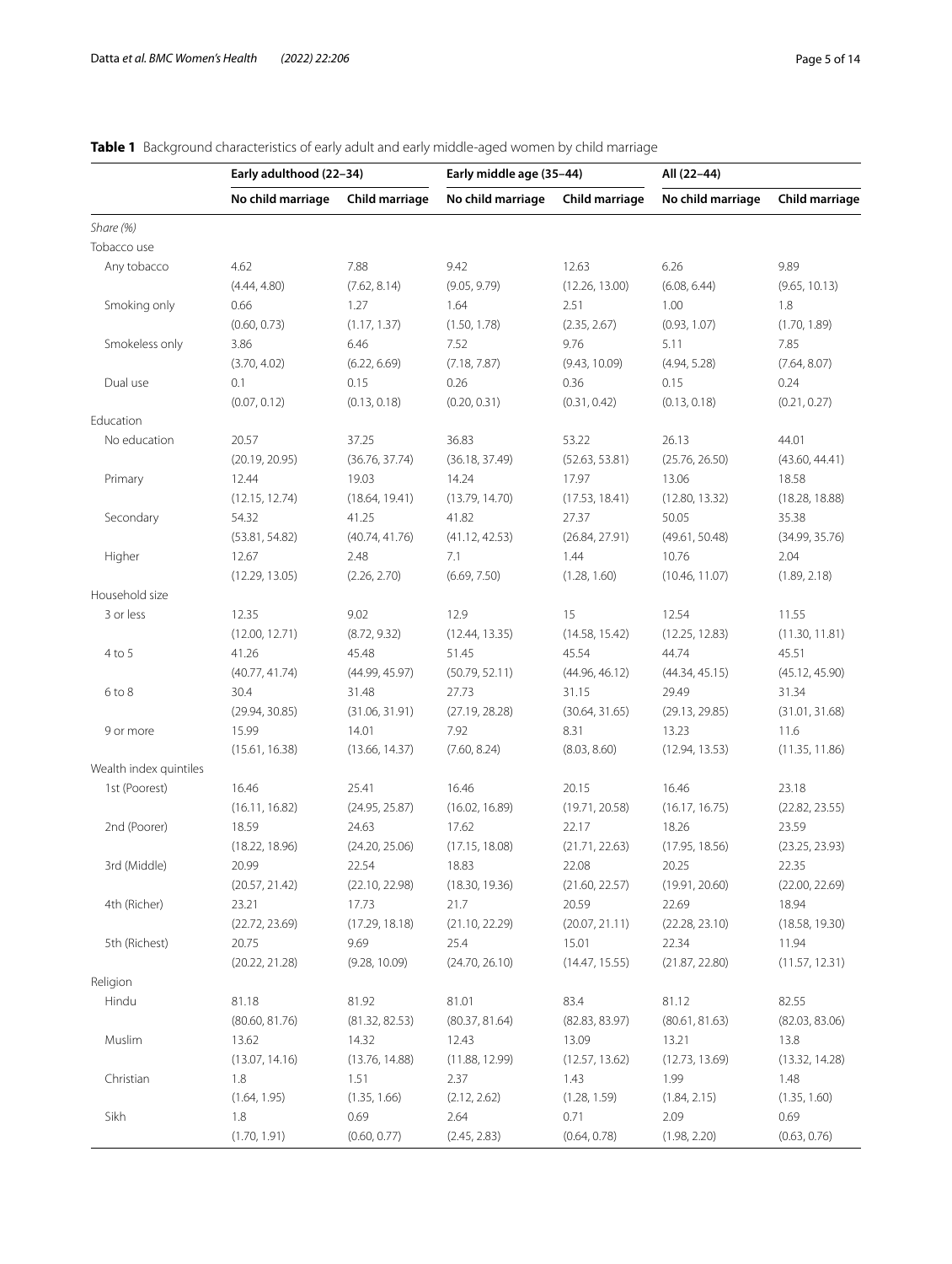|                      | Early adulthood (22-34) |                | Early middle age (35-44) |                | All (22-44)       |                |
|----------------------|-------------------------|----------------|--------------------------|----------------|-------------------|----------------|
|                      | No child marriage       | Child marriage | No child marriage        | Child marriage | No child marriage | Child marriage |
| <b>Buddhist</b>      | 0.98                    | 0.71           | 0.93                     | 0.88           | 0.96              | 0.78           |
|                      | (0.83, 1.12)            | (0.59, 0.82)   | (0.74, 1.12)             | (0.70, 1.06)   | (0.83, 1.09)      | (0.67, 0.89)   |
| Other                | 0.63                    | 0.86           | 0.62                     | 0.49           | 0.62              | 0.7            |
|                      | (0.49, 0.76)            | (0.65, 1.08)   | (0.51, 0.73)             | (0.40, 0.58)   | (0.52, 0.72)      | (0.55, 0.85)   |
| Caste                |                         |                |                          |                |                   |                |
| Not backward class   | 26.25                   | 22.8           | 29.28                    | 24.43          | 27.29             | 23.49          |
|                      | (25.67, 26.84)          | (22.23, 23.36) | (28.54, 30.01)           | (23.81, 25.05) | (26.78, 27.80)    | (23.00, 23.98) |
| Scheduled caste      | 20.01                   | 22.75          | 18.14                    | 21.99          | 19.37             | 22.43          |
|                      | (19.48, 20.54)          | (22.19, 23.31) | (17.58, 18.71)           | (21.36, 22.63) | (18.93, 19.82)    | (21.94, 22.92) |
| Scheduled tribe      | 8.83                    | 10.9           | 8.06                     | 8.97           | 8.57              | 10.09          |
|                      | (8.52, 9.15)            | (10.52, 11.28) | (7.70, 8.42)             | (8.61, 9.34)   | (8.30, 8.84)      | (9.77, 10.40)  |
| Other backward class | 44.9                    | 43.55          | 44.52                    | 44.61          | 44.77             | 44             |
|                      | (44.28, 45.52)          | (42.95, 44.15) | (43.79, 45.25)           | (43.94, 45.28) | (44.24, 45.30)    | (43.48, 44.51) |
| Region               |                         |                |                          |                |                   |                |
| Rural                | 66.42                   | 74.59          | 29.53                    | 70.47          | 65.08             | 72.85          |
|                      | (65.76, 67.08)          | (73.96, 75.22) | (28.86, 30.20)           | (69.80, 71.14) | (64.56, 65.59)    | (72.33, 73.37) |
| Urban                | 33.58                   | 25.41          | 37.51                    | 62.49          | 34.92             | 27.15          |
|                      | (32.92, 34.24)          | (24.78, 26.04) | (36.78, 38.25)           | (61.75, 63.22) | (34.41, 35.44)    | (26.63, 27.67) |
| Observations         | 97,905                  | 92,646         | 51,969                   | 67,433         | 149,874           | 160,079        |

#### **Table 1** (continued)

95% confdence intervals are in parenthesis

Estimates are obtained using complex survey weights

Shares add to 100 across rows for respective characteristics



<span id="page-5-0"></span>smaller—1.3, 1.2, and 1.1 respectively, when other covariates were controlled for.

Lastly, Table [5](#page-11-0) shows the odds and adjusted odds in favor of tobacco use for child marriage by sub-sample of women by household wealth (poor/non-poor) and urban/rural residence. The odds and adjusted odds of tobacco use for those who were married as child were higher than that of those who were married at youth for all socioeconomic and educational sub-groups. The low (primary or no education) educated child brides were 1.3 times and 1.1 times more likely to consume tobacco in early adulthood and early middle-age respectively, than their low educated peers married during age 18 to 21. Similar was the fnding for women with high (secondary or higher) educational attainment - child brides were 1.6 and 1.4 times more likely to consume tobacco at respective age categories. For other socioeconomic categories, the odds were the highest among the"urban non-poor" sub-group and the lowest among the "rural poor" subgroup for both early adulthood and early middle-age groups. For the early adult group, this pattern persisted when other covariates were controlled for. For the early middle-age group, the adjusted odds, however, were the highest for the "urban poor" sub-group and not statistically signifcant for the "urban non-poor" sub-group.

Of the 28 states, the odds in favor of tobacco-use were higher ( $p < 0.10$ ) for those who were married as child than their peers in 22 and 17 states respectively for the early adult and early middle-age groups. While the adjusted odds were also higher ( $p < 0.10$ ) in majority (17) of the states for the early adult group, they were higher ( $p < 0.10$ ) in 6 states for the early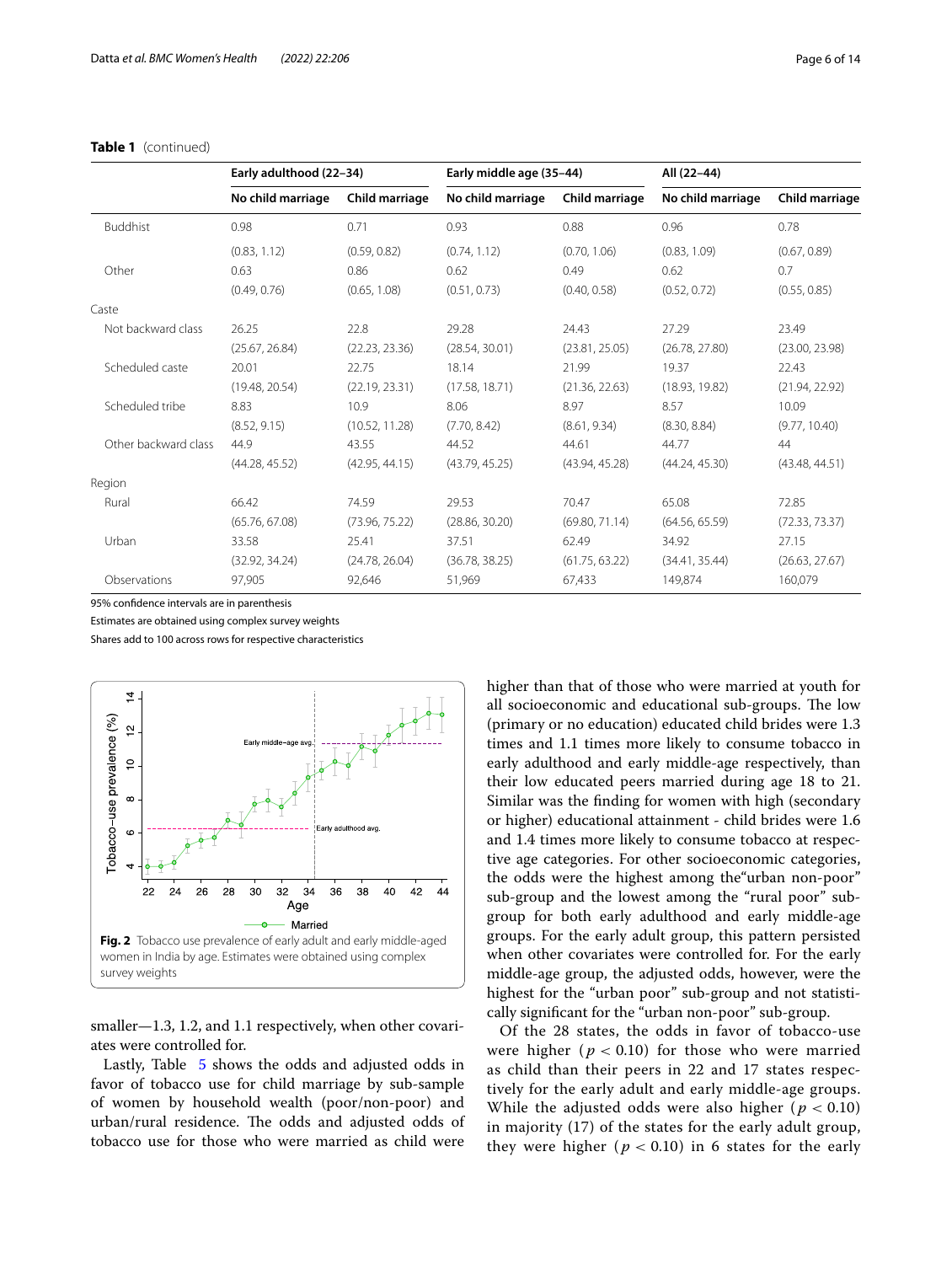

<span id="page-6-1"></span><span id="page-6-0"></span>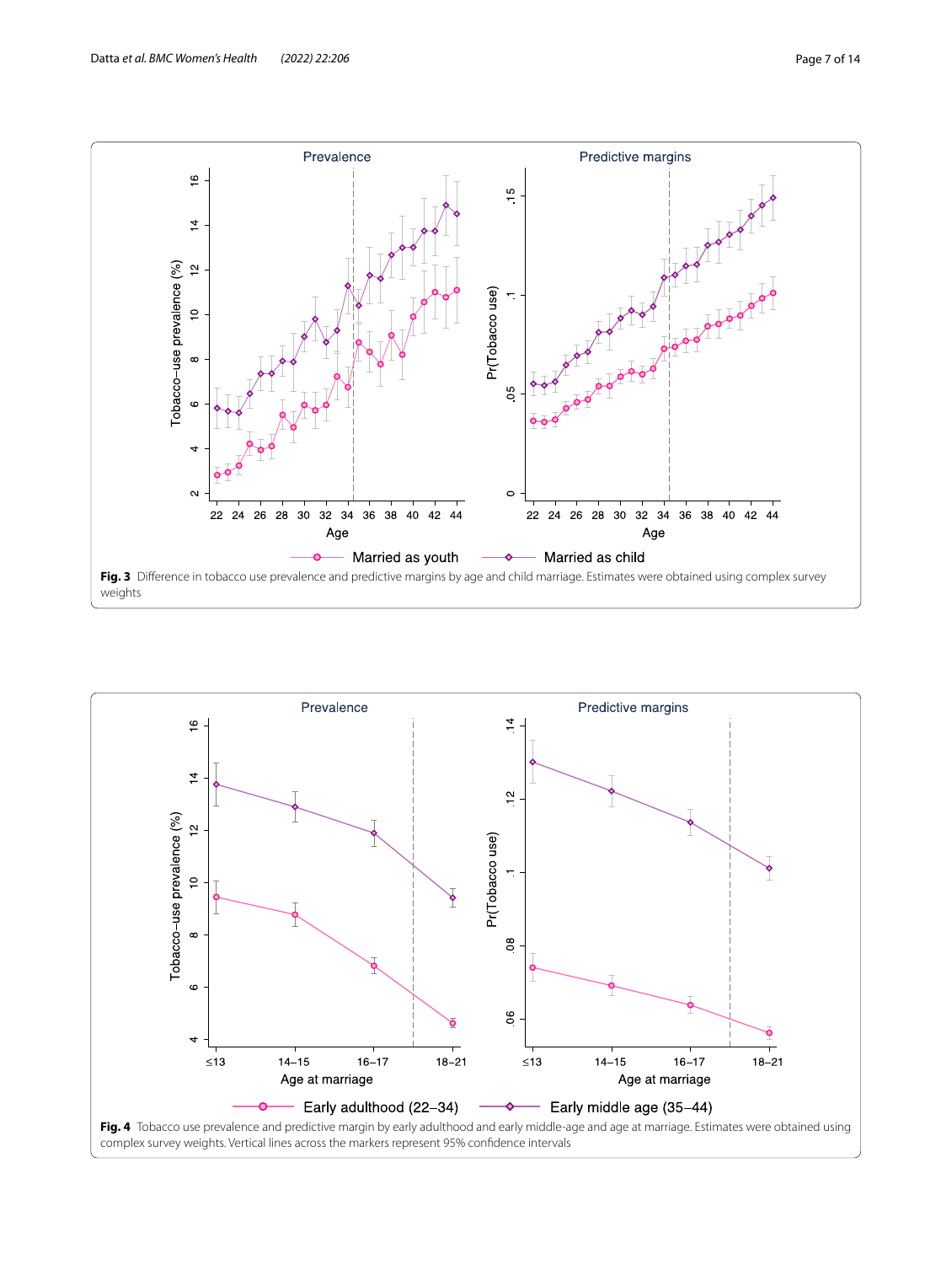# <span id="page-7-0"></span>**Table 2** Odds ratios and adjusted odds ratios in favor of tobacco use for child marriage and other covariates

|                        | Unadjusted      |                  |                | Adjusted        |                  |                |
|------------------------|-----------------|------------------|----------------|-----------------|------------------|----------------|
|                        | Early adulthood | Early middle age | All            | Early adulthood | Early middle age | All            |
| Child marriage         | $1.767***$      | $1.390***$       | $1.644***$     | $1.265***$      | $1.168***$       | $1.222***$     |
|                        | (1.685, 1.853)  | (1.322, 1.462)   | (1.588, 1.702) | (1.200, 1.333)  | (1.105, 1.235)   | (1.177, 1.268) |
| Age                    |                 |                  |                | $1.070***$      | $1.045***$       | $1.059***$     |
|                        |                 |                  |                | (1.061, 1.078)  | (1.035, 1.054)   | (1.055, 1.062) |
| Education              |                 |                  |                |                 |                  |                |
| No education           |                 |                  |                | Ref.            | Ref.             | Ref.           |
| Primary                |                 |                  |                | $0.797***$      | $0.776***$       | $0.793***$     |
|                        |                 |                  |                | (0.737, 0.862)  | (0.719, 0.838)   | (0.749, 0.841) |
| Secondary              |                 |                  |                | $0.450***$      | $0.464***$       | $0.450***$     |
|                        |                 |                  |                | (0.411, 0.492)  | (0.425, 0.507)   | (0.422, 0.481) |
| Higher                 |                 |                  |                | $0.139***$      | $0.208***$       | $0.158***$     |
|                        |                 |                  |                | (0.098, 0.196)  | (0.134, 0.322)   | (0.121, 0.206) |
| Household size         |                 |                  |                |                 |                  |                |
| 3 or less              |                 |                  |                | Ref.            | Ref.             | Ref.           |
| 4 to 5                 |                 |                  |                | $0.916*$        | 0.994            | 0.970          |
|                        |                 |                  |                | (0.832, 1.008)  | (0.912, 1.082)   | (0.912, 1.032) |
| $6$ to $8$             |                 |                  |                | $0.867***$      | 1.034            | 0.959          |
|                        |                 |                  |                | (0.786, 0.956)  | (0.946, 1.130)   | (0.898, 1.023) |
| 9 or more              |                 |                  |                | $0.900*$        | 1.105            | 0.992          |
|                        |                 |                  |                | (0.794, 1.019)  | (0.974, 1.255)   | (0.906, 1.086) |
| Wealth index quintiles |                 |                  |                |                 |                  |                |
| 1st (Poorest)          |                 |                  |                | Ref.            | Ref.             | Ref.           |
| 2nd (Poorer)           |                 |                  |                | $0.683***$      | $0.797***$       | $0.733***$     |
|                        |                 |                  |                | (0.639, 0.730)  | (0.746, 0.852)   | (0.698, 0.769) |
| 3rd (Middle)           |                 |                  |                | $0.515***$      | $0.579***$       | $0.542***$     |
|                        |                 |                  |                | (0.472, 0.562)  | (0.535, 0.627)   | (0.509, 0.576) |
| 4th (Richer)           |                 |                  |                | $0.333***$      | $0.443***$       | $0.385***$     |
|                        |                 |                  |                | (0.294, 0.378)  | (0.396, 0.496)   | (0.353, 0.420) |
| 5th (Richest)          |                 |                  |                | $0.167***$      | $0.241***$       | $0.205***$     |
|                        |                 |                  |                | (0.132, 0.212)  | (0.203, 0.286)   | (0.179, 0.236) |
| Religion               |                 |                  |                |                 |                  |                |
| Hindu                  |                 |                  |                | Ref.            | Ref.             | Ref.           |
| Muslim                 |                 |                  |                | $1.244***$      | $1.330***$       | $1.287***$     |
|                        |                 |                  |                | (1.109, 1.395)  | (1.197, 1.477)   | (1.184, 1.400) |
| Christian              |                 |                  |                | $0.703**$       | $0.654***$       | $0.677***$     |
|                        |                 |                  |                | (0.534, 0.926)  | (0.529, 0.808)   | (0.562, 0.815) |
| Sikh                   |                 |                  |                | $0.054***$      | $0.275***$       | $0.181***$     |
|                        |                 |                  |                | (0.012, 0.238)  | (0.131, 0.580)   | (0.094, 0.349) |
| <b>Buddhist</b>        |                 |                  |                | $0.691*$        | 0.807            | $0.756***$     |
|                        |                 |                  |                | (0.466, 1.024)  | (0.553, 1.177)   | (0.573, 0.998) |
| Other                  |                 |                  |                | 1.017           | 1.274            | 1.108          |
|                        |                 |                  |                | (0.768, 1.348)  | (0.951, 1.708)   | (0.889, 1.380) |
| Caste                  |                 |                  |                |                 |                  |                |
| Not backward class     |                 |                  |                | Ref.            | Ref.             | Ref.           |
| Scheduled caste        |                 |                  |                | $1.320***$      | $1.379***$       | $1.348***$     |
|                        |                 |                  |                | (1.172, 1.487)  | (1.237, 1.537)   | (1.237, 1.469) |
| Scheduled tribe        |                 |                  |                | $1.798***$      | $1.746***$       | $1.779***$     |
|                        |                 |                  |                | (1.579, 2.048)  | (1.548, 1.969)   | (1.615, 1.960) |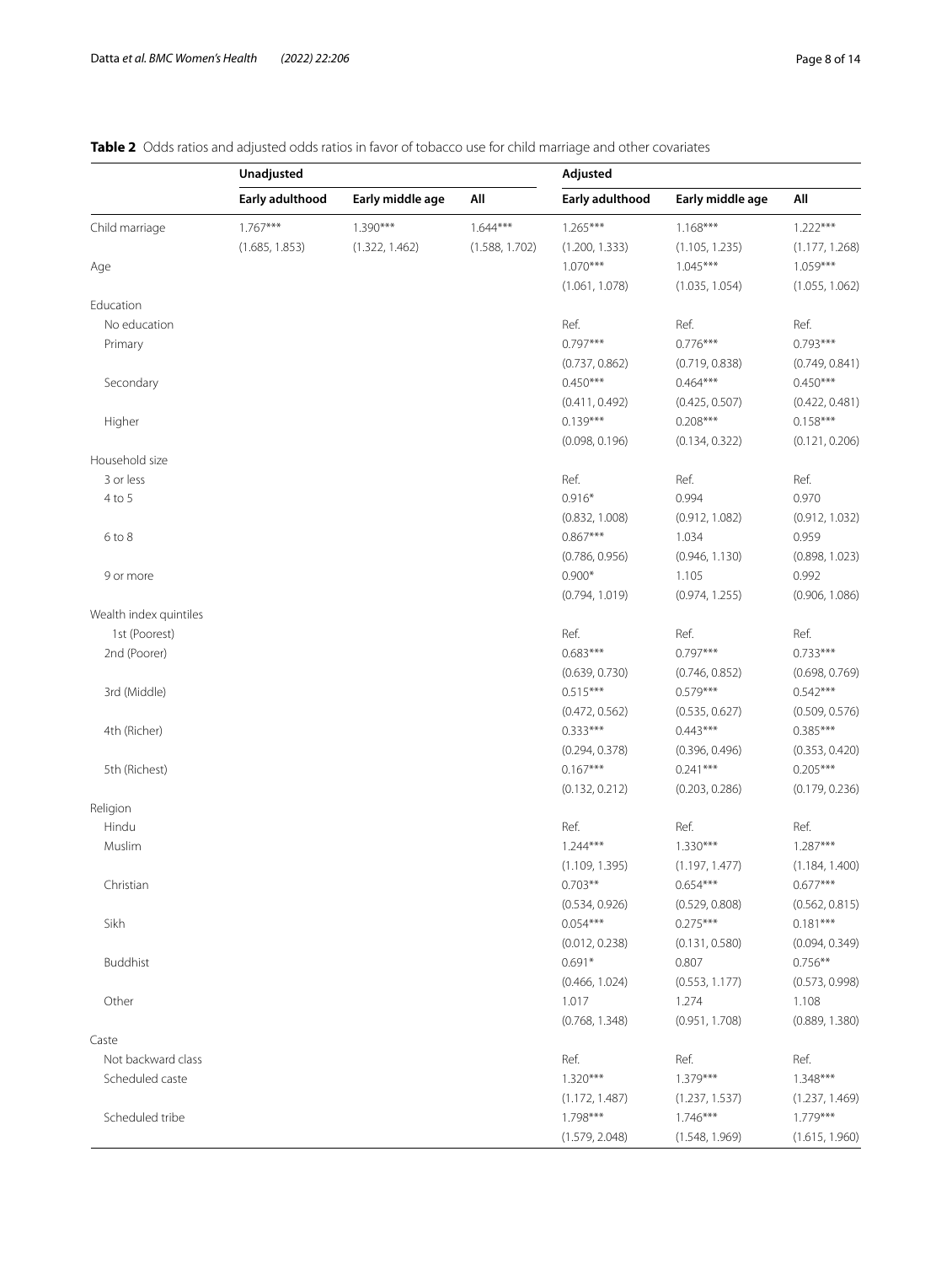#### **Table 2** (continued)

|                      | Unadjusted      |                  |         | Adjusted        |                  |                |
|----------------------|-----------------|------------------|---------|-----------------|------------------|----------------|
|                      | Early adulthood | Early middle age | All     | Early adulthood | Early middle age | All            |
| Other backward class |                 |                  |         | 0.988           | 1.063            | 1.028          |
|                      |                 |                  |         | (0.887, 1.101)  | (0.968, 1.168)   | (0.953, 1.108) |
| Residence            |                 |                  |         |                 |                  |                |
| Rural                |                 |                  |         | Ref.            | Ref.             | Ref.           |
| Urban                |                 |                  |         | $1.460***$      | $1.299***$       | $1.380***$     |
|                      |                 |                  |         | (1.308, 1.630)  | (1.173, 1.439)   | (1.269, 1.501) |
| Observations         | 190,551         | 119.402          | 309,953 | 190,069         | 119,281          | 309,681        |

95% confdence intervals are in parenthesis

\*\*\**p* < 0.01, \*\**p* < 0.05, \**p* < 0.1

Estimates are obtained using complex survey weights

All models control for state fxed efects. There were no tobacco-user early-adult women in the Chandigarh and Daman & Diu territories. There were no tobacco-user early-middle-aged women in the Chandigarh territory. Observations from these areas were omitted in the respective multivariable specifcations

<span id="page-8-0"></span>**Table 3** Relative risk ratios in favor of mutually exclusive types of tobacco use for child marriage

|                                      | Tobacco-use type |                |                |                |  |  |
|--------------------------------------|------------------|----------------|----------------|----------------|--|--|
|                                      | No tobacco       | Smoking only   | Smokeless only | Dual use       |  |  |
| Panel A. Early adult-Unadjusted      |                  |                |                |                |  |  |
| Child marriage                       | Base outcome     | $1.980***$     | $1.733***$     | $1.645***$     |  |  |
|                                      |                  | (1.766, 2.219) | (1.644, 1.828) | (1.231, 2.198) |  |  |
| Panel B. Early adult-Adjusted        |                  |                |                |                |  |  |
| Child marriage                       | Base outcome     | $1.434***$     | $1.238***$     | 1.135          |  |  |
|                                      |                  | (1.270, 1.619) | (1.167, 1.312) | (0.828, 1.556) |  |  |
| Panel C. Early middle-age-Unadjusted |                  |                |                |                |  |  |
| Child marriage                       | Base outcome     | $1.587***$     | $1.345***$     | $1.459***$     |  |  |
|                                      |                  | (1.434, 1.755) | (1.270, 1.424) | (1.133, 1.879) |  |  |
| Panel D. Early middle-age-Adjusted   |                  |                |                |                |  |  |
| Child marriage                       | Base outcome     | $1.247***$     | $1.147***$     | 1.223          |  |  |
|                                      |                  | (1.121, 1.387) | (1.078, 1.221) | (0.928, 1.612) |  |  |
| Panel E. All-Unadjusted              |                  |                |                |                |  |  |
| Child marriage                       | Base             | $1.871***$     | $1.599***$     | $1.660***$     |  |  |
|                                      |                  | (1.733, 2.020) | (1.538, 1.662) | (1.372, 2.009) |  |  |
| Panel F. All-Adjusted                |                  |                |                |                |  |  |
| Child marriage                       | Base             | $1.331***$     | $1.199***$     | 1.189          |  |  |
|                                      |                  | (1.228, 1.443) | (1.149, 1.250) | (0.963, 1.470) |  |  |
|                                      |                  |                |                |                |  |  |

95% confdence intervals are in parenthesis

\*\*\**p* < 0.01

Estimates are obtained using complex survey weights

Each panel (A, B, C, D, E, and F) presents results of separate regressions

In the "other covariates" specifcation the following covariates (not reported here) were controlled for: age, education, household size, religion, caste, and state fxed effect

middle-age group. The OR for the early adult group was the highest in Andhra Pradesh, followed by Punjab, Goa, Uttarakhand, and Tamil Nadu. For the early middle-age group, the OR was the highest in Kerala, followed by Uttarakhand, Tamil Nadu, Telangana, and Haryana (see Additional file [1:](#page-12-9) Appendix). These estimates of sub-group analysis render the robustness of our general findings.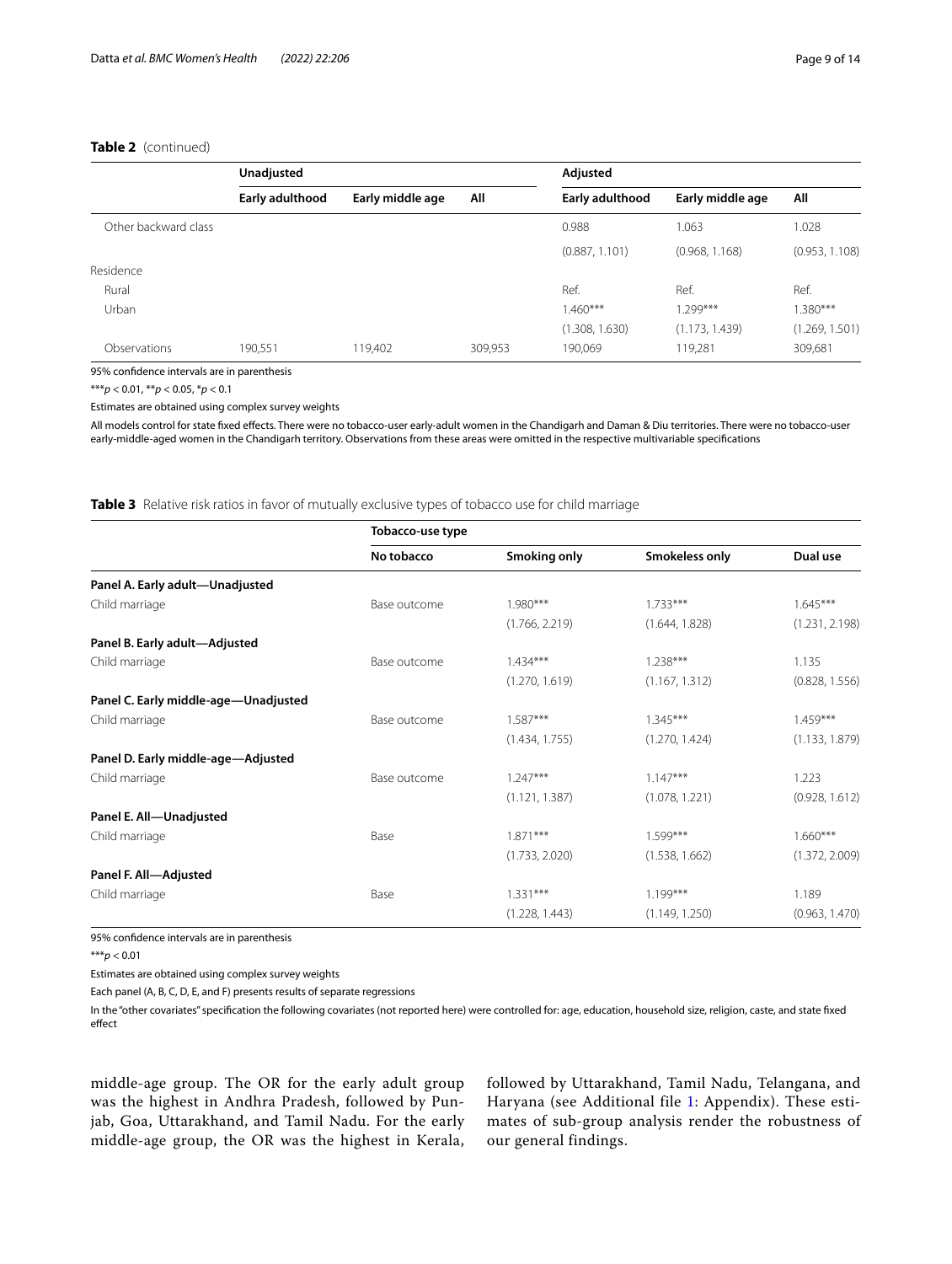# <span id="page-9-0"></span>**Table 4** Odds ratios and adjusted odds ratios in favor of tobacco use for age at marriage and other covariates

|                        | Unadjusted      |                  |                | Adjusted                     |                              |                              |
|------------------------|-----------------|------------------|----------------|------------------------------|------------------------------|------------------------------|
|                        | Early adulthood | Early middle age | All            | Early adulthood              | Early middle age             | All                          |
| Age at marriage        |                 |                  |                |                              |                              |                              |
| 18 to 21               | Ref.            | Ref.             | Ref.           | Ref.                         | Ref.                         | Ref.                         |
| 13 or less             | $2.155***$      | $1.534***$       | $1.944***$     | $1.414***$                   | $1.293***$                   | 1.359***                     |
|                        | (1.987, 2.336)  | (1.417, 1.662)   | (1.833, 2.062) | (1.292, 1.547)               | (1.185, 1.411)               | (1.273, 1.451)               |
| 14 to 15               | 1.986***        | $1.424***$       | $1.775***$     | $1.332***$                   | $1.168***$                   | $1.252***$                   |
|                        | (1.859, 2.122)  | (1.335, 1.519)   | (1.696, 1.857) | (1.237, 1.434)               | (1.087, 1.256)               | (1.191, 1.317)               |
| 16 to 17               | $1.511***$      | $1.298***$       | $1.446***$     | $1.170***$                   | $1.113***$                   | $1.146***$                   |
|                        | (1.429, 1.597)  | (1.223, 1.378)   | (1.388, 1.506) | (1.103, 1.242)               | (1.044, 1.187)               | (1.097, 1.197)               |
| Age                    |                 |                  |                | $1.069***$                   | $1.045***$                   | $1.059***$                   |
|                        |                 |                  |                | (1.061, 1.077)               | (1.036, 1.055)               | (1.055, 1.062)               |
| Education              |                 |                  |                |                              |                              |                              |
| No education           |                 |                  |                | Ref.                         | Ref.                         | Ref.                         |
| Primary                |                 |                  |                | $0.801***$                   | $0.778***$                   | $0.796***$                   |
|                        |                 |                  |                | (0.740, 0.867)               | (0.721, 0.840)               | (0.751, 0.844)               |
| Secondary              |                 |                  |                | $0.456***$                   | $0.469***$                   | $0.456***$                   |
|                        |                 |                  |                | (0.417, 0.499)               | (0.429, 0.513)               | (0.427, 0.487)               |
| Higher                 |                 |                  |                | $0.140***$                   | $0.210***$                   | $0.160***$                   |
|                        |                 |                  |                | (0.099, 0.198)               | (0.135, 0.326)               | (0.122, 0.209)               |
| Household size         |                 |                  |                |                              |                              |                              |
| 3 or less              |                 |                  |                | Ref.                         | Ref.                         | Ref.                         |
| $4$ to $5$             |                 |                  |                | $0.916*$                     | 0.998                        | 0.973                        |
|                        |                 |                  |                | (0.833, 1.008)               | (0.916, 1.087)               | (0.915, 1.036)               |
| $6$ to $8$             |                 |                  |                | $0.866***$                   | 1.037                        | 0.961                        |
|                        |                 |                  |                | (0.785, 0.955)               | (0.948, 1.133)               | (0.900, 1.025)               |
| 9 or more              |                 |                  |                | 0.901                        | 1.105                        | 0.993                        |
|                        |                 |                  |                | (0.796, 1.021)               | (0.973, 1.254)               | (0.907, 1.088)               |
| Wealth index quintiles |                 |                  |                |                              |                              |                              |
| 1st (Poorest)          |                 |                  |                | Ref.                         | Ref.                         | Ref.                         |
| 2nd (Poorer)           |                 |                  |                | $0.683***$                   | $0.796***$                   | $0.732***$                   |
|                        |                 |                  |                | (0.639, 0.730)               | (0.745, 0.851)               | (0.698, 0.769)               |
| 3rd (Middle)           |                 |                  |                | $0.516***$                   | $0.578***$                   | $0.541***$                   |
|                        |                 |                  |                | (0.473, 0.563)               | (0.534, 0.626)               | (0.509, 0.575)<br>$0.385***$ |
| 4th (Richer)           |                 |                  |                | $0.334***$<br>(0.295, 0.378) | $0.443***$                   | (0.352, 0.420)               |
|                        |                 |                  |                | $0.168***$                   | (0.396, 0.495)<br>$0.241***$ |                              |
| 5th (Richest)          |                 |                  |                |                              |                              | $0.205***$                   |
| Religion               |                 |                  |                | (0.132, 0.213)               | (0.203, 0.285)               | (0.179, 0.235)               |
| Hindu                  |                 |                  |                | Ref.                         | Ref.                         | Ref.                         |
| Muslim                 |                 |                  |                | $1.244***$                   | $1.328***$                   | $1.287***$                   |
|                        |                 |                  |                | (1.109, 1.396)               | (1.196, 1.476)               | (1.184, 1.399)               |
| Christian              |                 |                  |                | $0.706**$                    | $0.655***$                   | $0.679***$                   |
|                        |                 |                  |                | (0.536, 0.930)               | (0.530, 0.810)               | (0.564, 0.817)               |
| Sikh                   |                 |                  |                | $0.054***$                   | $0.276***$                   | $0.181***$                   |
|                        |                 |                  |                | (0.012, 0.238)               | (0.131, 0.580)               | (0.094, 0.349)               |
| <b>Buddhist</b>        |                 |                  |                | $0.691*$                     | 0.808                        | $0.756**$                    |
|                        |                 |                  |                | (0.466, 1.026)               | (0.555, 1.178)               | (0.573, 0.998)               |
| Other                  |                 |                  |                | 1.025                        | $1.284*$                     | 1.117                        |
|                        |                 |                  |                | (0.772, 1.359)               | (0.958, 1.723)               | (0.895, 1.393)               |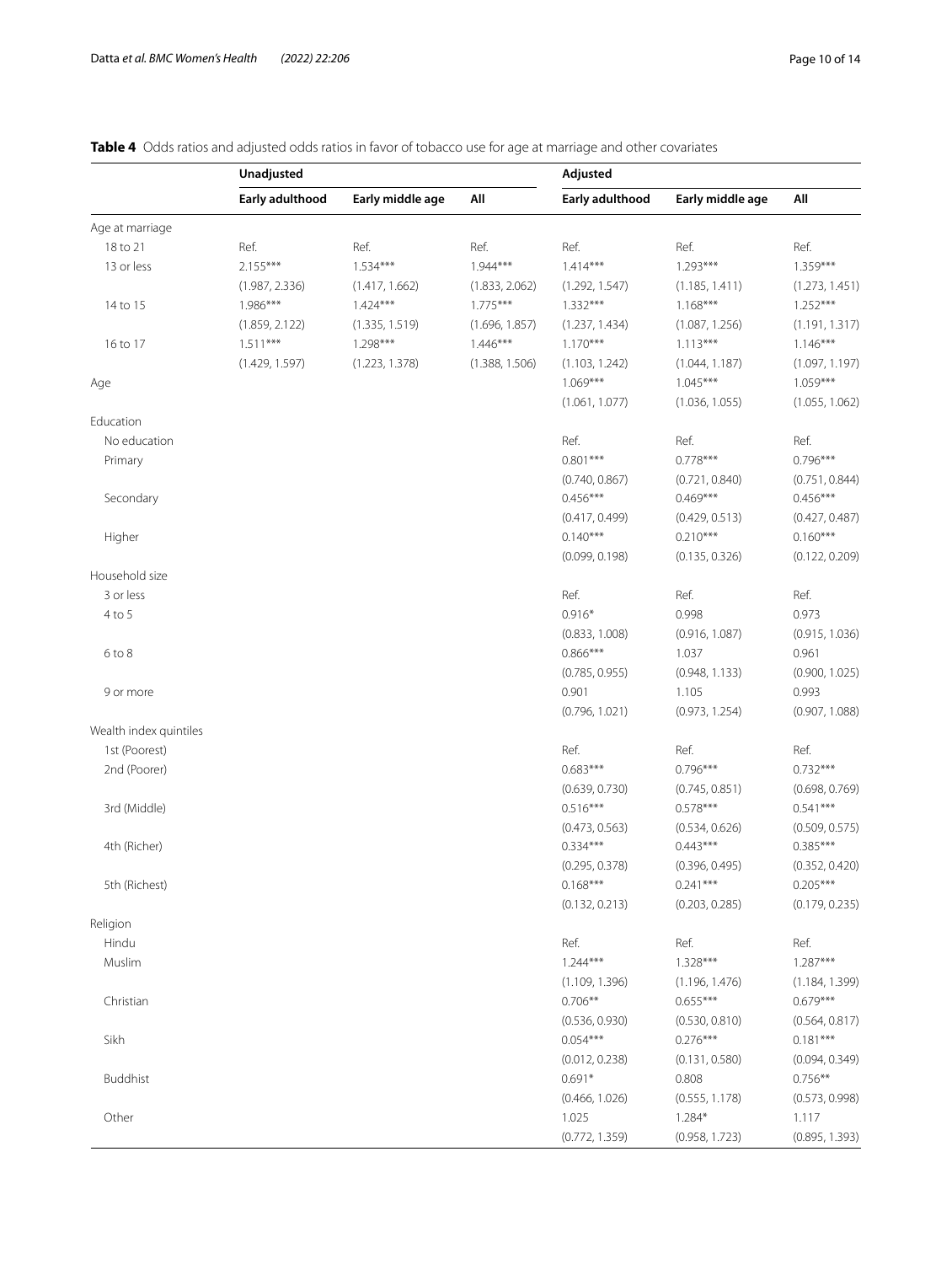|                      | Unadjusted      |                  |         | Adjusted        |                  |                |
|----------------------|-----------------|------------------|---------|-----------------|------------------|----------------|
|                      | Early adulthood | Early middle age | All     | Early adulthood | Early middle age | All            |
| Caste                |                 |                  |         |                 |                  |                |
| Not backward class   |                 |                  |         | Ref.            | Ref.             | Ref.           |
| Scheduled caste      |                 |                  |         | $1.320***$      | $1.377***$       | $1.347***$     |
|                      |                 |                  |         | (1.171, 1.488)  | (1.235, 1.535)   | (1.236, 1.469) |
| Scheduled tribe      |                 |                  |         | $1.800***$      | $1.746***$       | $1.781***$     |
|                      |                 |                  |         | (1.580, 2.051)  | (1.547, 1.969)   | (1.616, 1.963) |
| Other backward class |                 |                  |         | 0.990           | 1.065            | 1.030          |
|                      |                 |                  |         | (0.888, 1.102)  | (0.970, 1.170)   | (0.955, 1.111) |
| Residence            |                 |                  |         |                 |                  |                |
| Rural                |                 |                  |         | Ref.            | Ref.             | Ref.           |
| Urban                |                 |                  |         | $1.461***$      | $1.300***$       | $1.381***$     |
|                      |                 |                  |         | (1.309, 1.631)  | (1.174, 1.440)   | (1.270, 1.503) |
| Observations         | 190,551         | 119,402          | 309,953 | 190,069         | 119,281          | 309,681        |

95% confdence intervals are in parenthesis

\*\*\**p* < 0.01, \*\**p* < 0.05, \**p* < 0.1

Estimates are obtained using complex survey weights

All models control for state fxed efects. There were no tobacco-user early-adult women in the Chandigarh and Daman & Diu territories. There were no tobacco-user early-middle-aged women in the Chandigarh territory. Observations from these areas were omitted in the respective multivariate specifcations

#### **Discussion**

The relationship between child marriage, a childhood experience with damaging health implications, and tobacco product use in young and early middle-aged adult females is less visited in extant literature. We contribute to the literature by examining this relationship in a LMIC. Results indicate that after controlling for relevant covariates, women married as children were more likely to consume tobacco products in early adulthood and early middle-age compared to women who were married as youths. Our fndings are consistent with previous studies on the associations between tobacco use and adverse childhood experiences both in developed  $[19, 34, 35]$  $[19, 34, 35]$  $[19, 34, 35]$  $[19, 34, 35]$  $[19, 34, 35]$  $[19, 34, 35]$  and developing  $[36, 37]$  $[36, 37]$  $[36, 37]$  $[36, 37]$  country settings. Importantly, the extent of child marriage in the intensive margin (i.e., age when child marriage occurred) matters. Among women married as children, younger marital age was associated with higher risk of adult tobacco use. While examining the heterogeneity in the association between tobacco use and child marriage across diferent geographic (i.e., urban/ rural) and wealth groups, the risk was found the greatest among "urban non-poor" sub-group and the lowest among the "rural poor" sub-group for both early adult and early middle-age groups. Across states, the risk was observed higher in several southern states including Andhra Pradesh, Tamil Nadu, Telangana, and Karnataka. However, irrespective of the geographic and wealth groupings, the risks of tobacco use in adulthood were signifcantly greater among child brides compared to their peers.

There are a number of mechanistic channels that may explain the observed linkage between these two important public health concerns. Extant work suggests that tobacco use is a strategy to relieve negative social and emotional sequelae following exposure to childhood adversity [[38\]](#page-13-26). In other words, tobacco could be an avoidant coping technique against child-marriage-related depression [[7\]](#page-12-5) as well as notable behavioral outcomes such as lack of sexual autonomy and low bargaining power in patriarchal households [[8\]](#page-12-6). Child marriage may also dampen access to support systems promoting resilience for young women, such as school, friends, and employment [[5\]](#page-12-3), which may afect their mental health and in turn lead to tobacco consumption. Moreover, a young bride may be more malleable compared to an adult and thus pick up tobacco use from the husband's household.

Additional evidence suggests that young women with a history of child abuse are at twice the risk for early smoking initiation compared to their non-abused peers (Jun et al. 2008; Anda et al. 1999). While this study did not examine the prevalence of "abuse experiences" among women married as children, child marriage heightens the risk for intimate partner violence  $[39]$  $[39]$  $[39]$ , which plausibly compounds physical and psychological harm on this vulnerable group. Another argument of increasing attention is the potential interplay between genetic and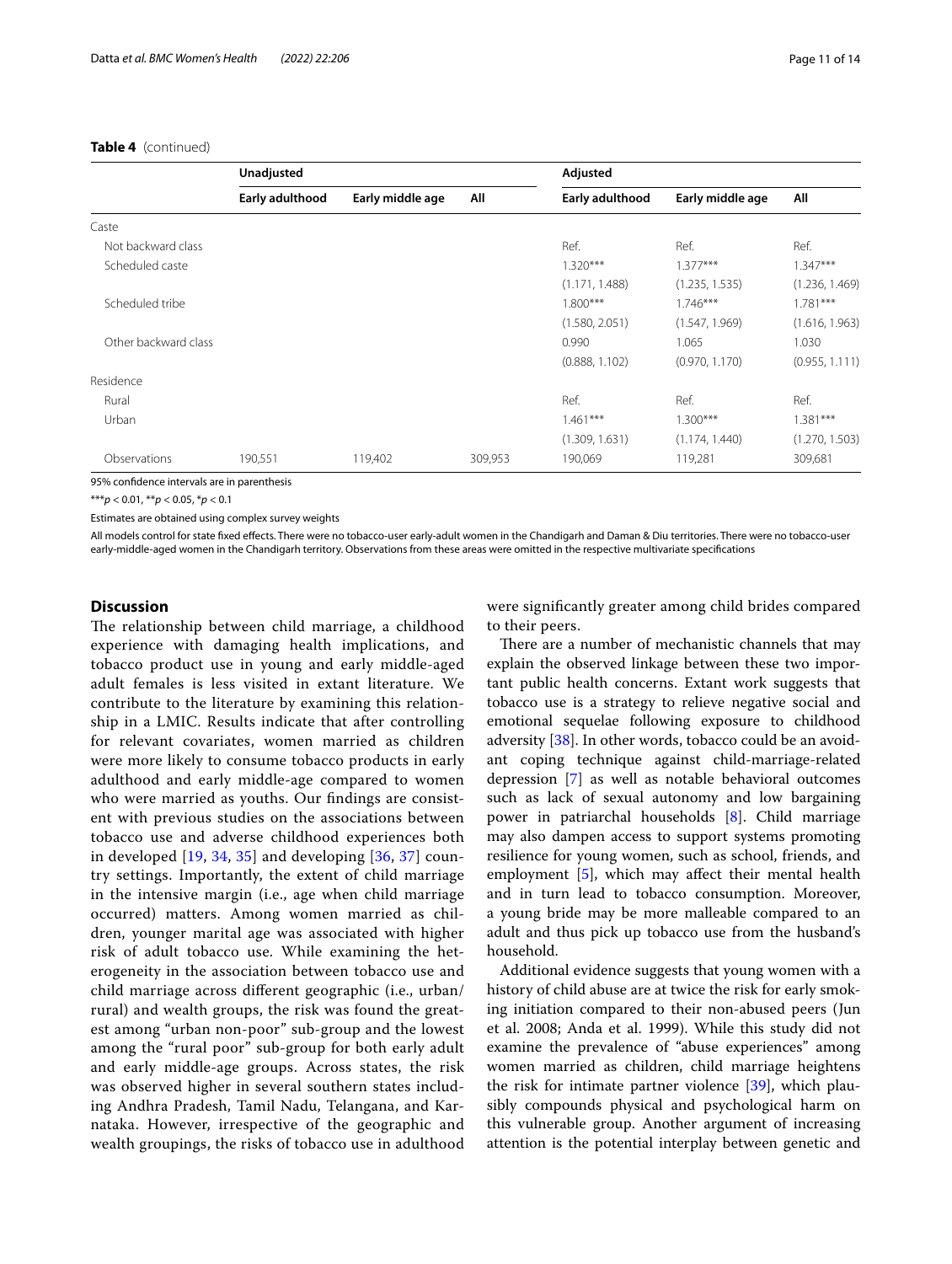<span id="page-11-0"></span>**Table 5** Odds ratios and adjusted odds ratios in favor of tobacco use for child marriage by urban and rural household wealth and education sub-groups

|                         | Unadjusted      |                  |                | Adjusted        |                  |                |
|-------------------------|-----------------|------------------|----------------|-----------------|------------------|----------------|
|                         | Early adulthood | Early middle age | All            | Early adulthood | Early middle age | All            |
| Panel A. Urban-poor     |                 |                  |                |                 |                  |                |
| Child marriage          | $1.530***$      | $1.383***$       | $1.527***$     | $1.191**$       | $1.246***$       | $1.231***$     |
|                         | (1.325, 1.766)  | (1.170, 1.636)   | (1.381, 1.689) | (1.018, 1.392)  | (1.030, 1.507)   | (1.104, 1.373) |
| Observations            | 23,403          | 13,953           | 37,356         | 23,258          | 13,923           | 37,306         |
| Panel B. Urban-nonpoor  |                 |                  |                |                 |                  |                |
| Child marriage          | $2.509***$      | $1.667***$       | $2.141***$     | $1.865***$      | 1.116            | $1.335***$     |
|                         | (1.950, 3.229)  | (1.294, 2.147)   | (1.764, 2.599) | (1.425, 2.441)  | (0.859, 1.449)   | (1.078, 1.654) |
| Observations            | 23,639          | 18,877           | 42,516         | 21,671          | 17,675           | 42,043         |
| Panel C. Rural-poor     |                 |                  |                |                 |                  |                |
| Child marriage          | $1.265***$      | $1.071*$         | $1.197***$     | $1.215***$      | $1.120***$       | $1.167***$     |
|                         | (1.187, 1.347)  | (1.000, 1.148)   | (1.142, 1.255) | (1.136, 1.300)  | (1.040, 1.207)   | (1.110, 1.227) |
| Observations            | 59,587          | 33,808           | 93,395         | 59,542          | 33,806           | 93,395         |
| Panel D. Rural-nonpoor  |                 |                  |                |                 |                  |                |
| Child marriage          | $1.744***$      | $1.365***$       | $1.669***$     | $1.338***$      | $1.163***$       | $1.253***$     |
|                         | (1.608, 1.892)  | (1.260, 1.479)   | (1.575, 1.768) | (1.224, 1.464)  | (1.065, 1.270)   | (1.175, 1.335) |
| Observations            | 83,922          | 52,764           | 136,686        | 80,667          | 52,624           | 136,433        |
| Panel E. Low education  |                 |                  |                |                 |                  |                |
| Child marriage          | $1.252***$      | $1.095***$       | $1.182***$     | $1.242***$      | $1.117***$       | $1.173***$     |
|                         | (1.182, 1.326)  | (1.035, 1.160)   | (1.134, 1.232) | (1.168, 1.321)  | (1.050, 1.189)   | (1.123, 1.226) |
| Observations            | 89,173          | 77,383           | 166,556        | 89,021          | 77,334           | 166,447        |
| Panel F. High education |                 |                  |                |                 |                  |                |
| Child marriage          | $1.626***$      | $1.373***$       | $1.559***$     | $1.396***$      | $1.213***$       | $1.326***$     |
|                         | (1.488, 1.776)  | (1.220, 1.544)   | (1.452, 1.674) | (1.265, 1.540)  | (1.064, 1.382)   | (1.225, 1.436) |
| Observations            | 101,378         | 42,019           | 143,397        | 98,408          | 39,156           | 138,624        |

95% confdence intervals are in parenthesis

\*\*\**p* < 0.01, \*\**p* < 0.05, \**p* < 0.1

Estimates are obtained using complex survey weights

Each panel (A, B, C, D, E, and F) presents results of separate regressions

Poor refers to households in the bottom-two (1st and 2nd) wealth index quintiles of respective regions (urban or rural). Non-poor refers to households in the top-three (3rd, 4th, and 5th) wealth index quintiles of respective regions (urban or rural)

Low education refers to no education or primary education. High education refers to secondary or higher education

In multivariable specifcation (adjusted) the following covariates (not reported here) were controlled for: age, education, household size, religion, caste, and state fxed effect

environmental factors on smoking risk, where epigenetic changes following early life stress exposure increases nicotine dependence—however, the only study to date suggests a sex-dependent relationship particularly among males [[40\]](#page-13-28).

Tobacco control is relevant to at least six of the seventeen United Nations Sustainable Development Goals (SDGs); and directly related to the SDG target of reducing premature deaths from noncommunicable diseases (NCDs) by one third by 2030 [[41\]](#page-13-29). Consuming chewing tobacco is a signifcant risk factor of oral cancer among women in India [\[42\]](#page-13-30). Tobacco user women in India are also more likely to have uncontrolled hypertension [\[43](#page-13-31)].

Reducing tobacco use, therefore, may lower the population level risks of cancer and cardiovascular diseases, and associated mortality. To this end, the fnding that child marriage is associated with tobacco consumption uncovers one potential lever—preventing child marriage to decrease tobacco consumption. Thus, we offer a link between the SDG targets of eliminating child marriage (target 5.3) and reducing premature mortality from NCDs (target 3.4). Coordinated interventions will augment public health efforts to achieve these two SDG targets especially in countries like India where both child marriage and tobacco use are critical public health concerns.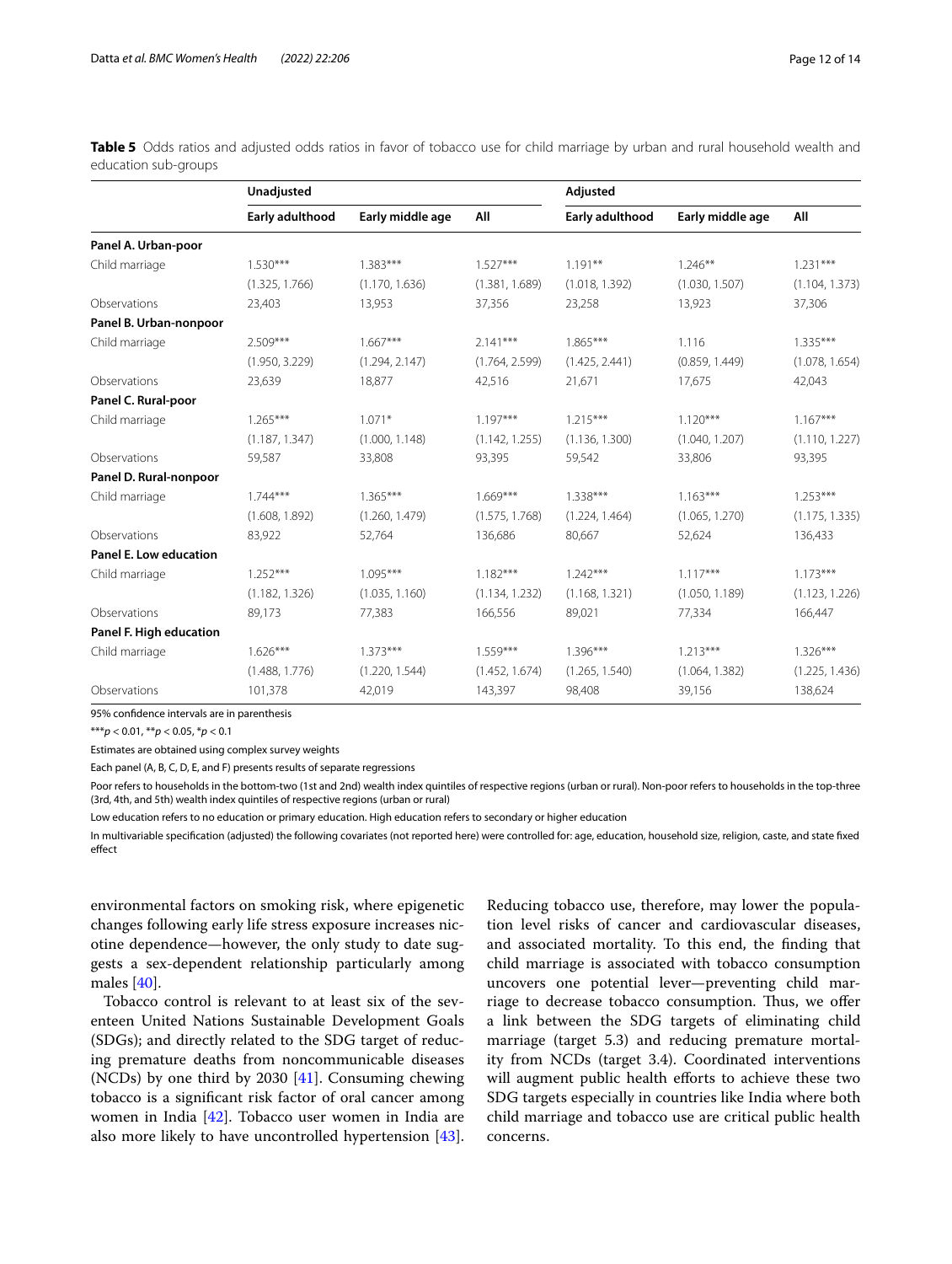#### **Limitations**

The study is subject to several limitations. Due to data constraints, we could not examine the mental health conditions to validate the psychosocial factors that may be driving the tobacco use among women who were married as a child. Because of the cross-sectional nature of data, and the lack of any policy variation in terms of minimum age at marriage, we could not offer any causal relationship between child marriage and tobacco use. We do not know whether tobacco use was initiated before or after marriage, nor do we know if a former-user quitted tobacco at some point and became a tobacco nonuser at the time of the survey. It may also be the case that girls who are more likely to be tobacco consumers are also more likely to be married as a child because of their socioeconomic conditions. To mitigate these issues we analyzed various socioeconomic sub-samples of relatively lower degree of heterogeneity across respondents. Nevertheless, our results suggest a persisting relationship between child marriage and tobacco use in adulthood, which has important public health implications.

#### **Conclusions**

Our fndings generate evidence on the association between child marriage and tobacco use as a behavioral health risk over the life course. Policy implications are twofold. First, enforcing nationwide bans on child marriage may simultaneously strengthen tobacco control and decrease the risk of downstream health problems. Second, anti-tobacco policies or cessation programs should explore ways of targeting child brides, who disproportionately bear the burden of tobacco-use compared to their peers. Further research is needed to develop and evaluate tailored sociocultural programs against child marriage and tobacco-use, especially in regions where risk may be greatest.

#### **Abbreviations**

ACE: Adverse childhood experience; LMIC: Low-and-middle income country; NFHS-4: India National Family Health Survey Round 4; SDG: Sustainable development goals; NCD: Noncommunicable diseases.

#### **Supplementary Information**

The online version contains supplementary material available at [https://doi.](https://doi.org/10.1186/s12905-022-01781-3) [org/10.1186/s12905-022-01781-3](https://doi.org/10.1186/s12905-022-01781-3).

<span id="page-12-9"></span>**Additional fle 1**. Additional analyses without marital age restrictions, and by urban and rural wealth index quintiles and state of residence.

#### **Acknowledgements**

Not applicable.

#### **Author contributions**

BKD designed the study, conducted empirical analyses and prepared the frst draft. AT and IF critically reviewed the results and contributed in fnalizing the manuscript. All authors read and approved the fnal manuscript.

#### **Funding**

None.

#### **Availability of data and materials**

The datasets used and/or analyzed during the current study are freely available from the USAID's Demographic and Health Surveys (DHS) Program website ([https://www.dhsprogram.com/data/dataset\\_admin/login\\_main.cfm\)](https://www.dhsprogram.com/data/dataset_admin/login_main.cfm) upon registering as a DHS data user and submitting a research proposal.

#### **Declarations**

#### **Ethics approval and consent to participate**

The study used anonymized data from publicly available secondary source, and, therefore, ethics committee approval was not required. Participation in the survey was voluntary and informed consent was obtained prior interview. The survey protocols are reviewed and approved by the Institutional Review Boards of International Institute for Population Sciences and ICF. Details of the ethical review are available at: [https://dhsprogram.com/Methodology/Prote](https://dhsprogram.com/Methodology/Protecting-the-Privacy-of-DHS-Survey-Respondents.cfm) [cting-the-Privacy-of-DHS-Survey-Respondents.cfm](https://dhsprogram.com/Methodology/Protecting-the-Privacy-of-DHS-Survey-Respondents.cfm). The methods were carried out in accordance with the "U.S. Department of Health and Human Services regulations for the protection of human subjects" and relevant national guidelines.

#### **Consent for publication**

Not applicable.

#### **Competing interests**

The authors declare that they have no competing interests.

#### **Author details**

<sup>1</sup> Institute of Public and Preventive Health, Augusta University, 1120 15th Street, Augusta, GA, USA. <sup>2</sup> Department of Population Health Sciences, Medical College of Georgia, Augusta University, Augusta, GA, USA. <sup>3</sup> Department of Economics, University of Missouri, Columbia, MO, USA. <sup>4</sup> Present Address: Coles College of Business, Kennesaw State University, Kennesaw, GA, USA.

# Received: 30 June 2021 Accepted: 19 May 2022<br>Published online: 03 June 2022

#### **References**

- <span id="page-12-0"></span>1. Raj A. When the mother is a child: the impact of child marriage on the health and human rights of girls. Arch Dis Child. 2010;95(11):931–5.
- <span id="page-12-1"></span>2. Wodon Q, Male C, Nayihouba A, Onagoruwa A, Savadogo A, Yedan A, et al. Economic impacts of child marriage: global synthesis report. 2017.
- 3. Jensen R, Thornton R. Early female marriage in the developing world. Gender Dev. 2003;11(2):9–19.
- <span id="page-12-2"></span>4. World Bank. World development report 2012: Gender equality and development. Washington: The World Bank; 2012.
- <span id="page-12-3"></span>5. Dufo E. Women empowerment and economic development. J Econ Lit. 2012;50(4):1051–79.
- <span id="page-12-4"></span>6. United Nations Population Fund (UNFPA). State of the World Population. Motherhood in Childhood: Facing the Challenge of Adolescent Pregnancy. New York: UNFPA; 2013. p. 2013.
- <span id="page-12-5"></span>7. Le Strat Y, Dubertret C, Le Foll B. Prevalence and correlates of major depressive episode in pregnant and postpartum women in the United States. J Afect Disord. 2011;135(1–3):128–38.
- <span id="page-12-6"></span>8. Nour NM. Child marriage: a silent health and human rights issue. Rev Obstet Gynecol. 2009;2(1):51.
- <span id="page-12-7"></span>9. Solotaroff JL, Pande RP. Violence against women and girls: lessons from South Asia. 2014.
- <span id="page-12-8"></span>10. Petruccelli K, Davis J, Berman T. Adverse childhood experiences and associated health outcomes: a systematic review and meta-analysis. Child Abuse Neglect. 2019;97: 104127.
- 11. Hughes K, Bellis MA, Hardcastle KA, Sethi D, Butchart A, Mikton C, et al. The efect of multiple adverse childhood experiences on health: a systematic review and meta-analysis. Lancet Public Health. 2017;2(8):e356–66.